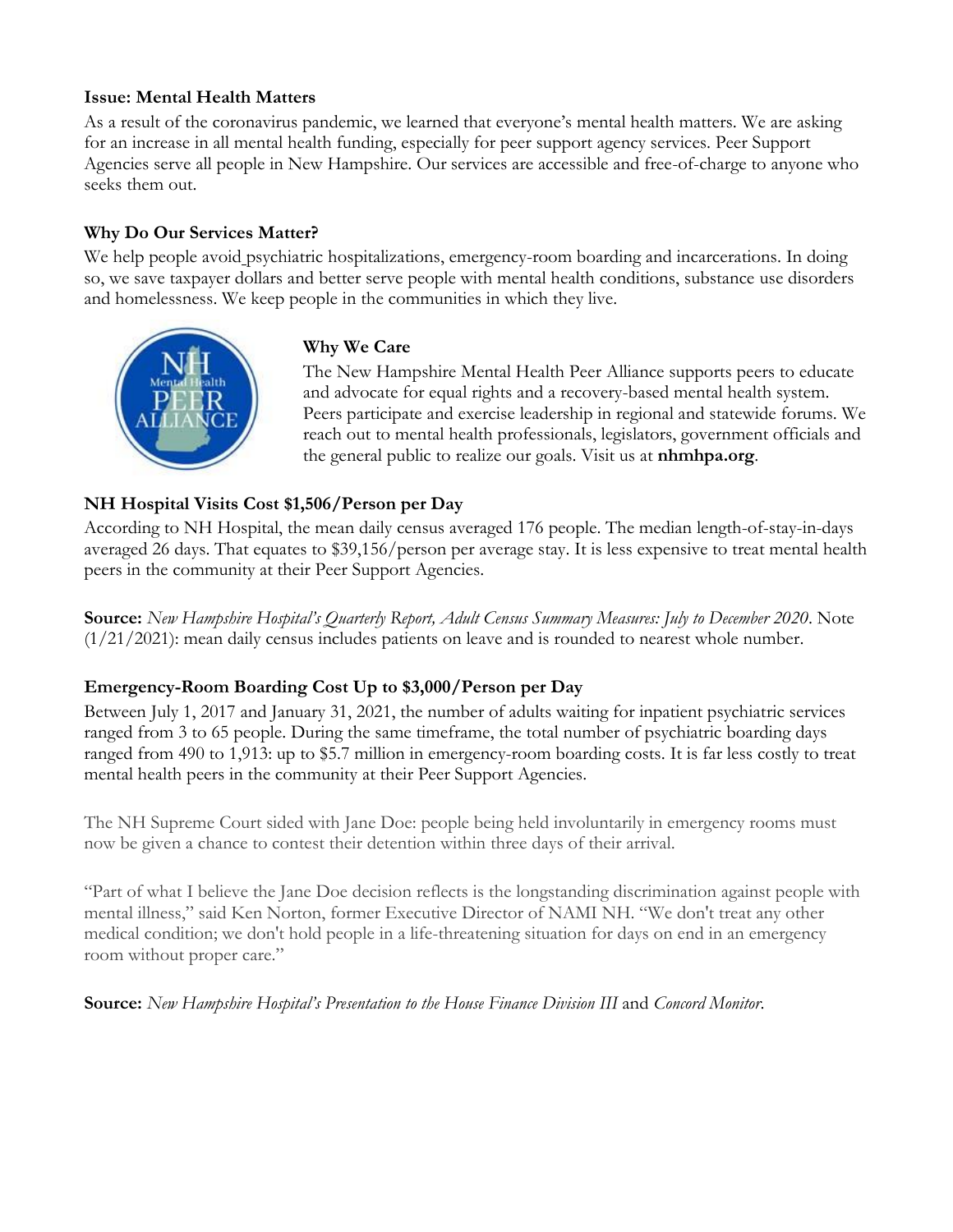### **Transitional Prison Housing, Incarceration and Secure Psychiatric Unit Cost \$56.47 to \$121.64 to \$425.05/Person per Day**

NH taxpayers spent more than \$97 million in fiscal year 2019 to incarcerate people. Transitional prison housing spent \$20,613/person per year. Prisons spent \$44,400/person per year. The Secure Psychiatric Unit in NH State Prison spent \$155,144/person per year.

**Source:** *NH Department of Corrections Fiscal Year 2019 Annual Report*.

# **Probation/Parole Costs \$1.58/Person per Day**

Probation/parole spent \$576/person per year. It is far less expensive to keep people in the community.

**Source:** *NH Department of Corrections Fiscal Year 2019 Annual Report*.

# **Mental Health Courts: A Better Use of Taxpayer Dollars**

**[HB 578](http://gencourt.state.nh.us/bill_status/billText.aspx?sy=2021&id=709&txtFormat=html)** moves New Hampshire forward in establishing a statewide system of mental health courts. This bill enables the New Hampshire court system to develop standards for court programs across the state serving individuals who become involved with the justice system due to mental health conditions.

Mental Health Courts are multi-phase intervention programs for adults with criminal offenses who are eligible for mental health services. The court, county and community mental health center collaborate to provide supervision, monitoring, case management and mental health treatment.

Mental Health Courts increase access to behavioral health services. They reduce recidivism, protect public safety and save taxpayer dollars by reducing incarceration.

**Source:** *New Futures*, 100 North Main Street, Suite 400, Concord, NH 03301.

## **Peer Support Agencies Cost \$507/Person per Year or \$1.39/Person per Day**

Peer Support Agencies are located in ten regions around NH. These peer-led, peer-driven organizations provide an alternative, peer-oriented approach to mental health wellness and recovery. They also enhance regional delivery of community-based mental health services at no cost to the peer and have no waiting list.

Some Peer Support Agencies host telephone warmlines and/or provide peer-respite beds. Some are now adding Step-Up/Step-Down services to their array of offerings.

Between January 2020 and December 2020, NH peer support agencies served a total of 8,041 people with an average of 549 daily visits. Since the State of NH contributes approximately \$4.1 million per year, it costs NH taxpayers approximately \$507/person per year or \$1.39/person per day for peer support services, including warmlines and peer respite.

Warmlines provide peer-to-peer support to people with mental health conditions who need telephone support.

Most Peer Support Agency staff are trained in Intentional Peer Support (IPS), Wellness Recovery Action Plan (WRAP) and other recovery tools like emotional CPR, Whole Health Action Management (WHAM) and Mental Health First Aid.